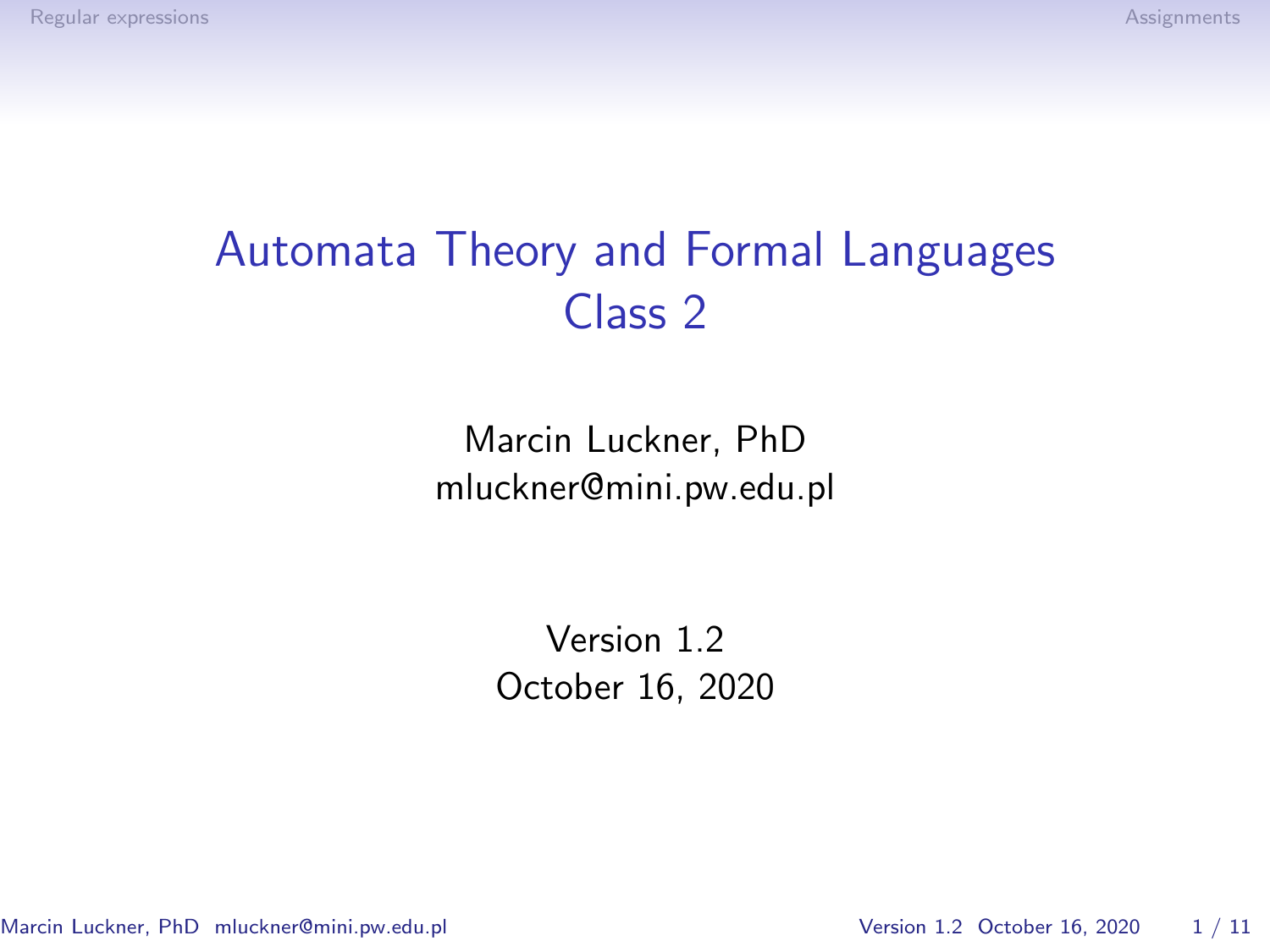## Regular expression

<span id="page-1-0"></span>A regular expression over an alphabet  $\Sigma$  is a construct defined as follows

- $\bullet$   $\emptyset$  is a regular expression,
- $\epsilon$  is a regular expression,
- each  $a \in \Sigma$  is a regular expression,
- $\bullet$  if r are s are regular expressions then
	- $(r + s)$  the sum of regular expressions,
	- (*rs*) the concatenation of regular expressions,
	- $(r)^*$  the Kleene closure of the regular expression

are regular expressions.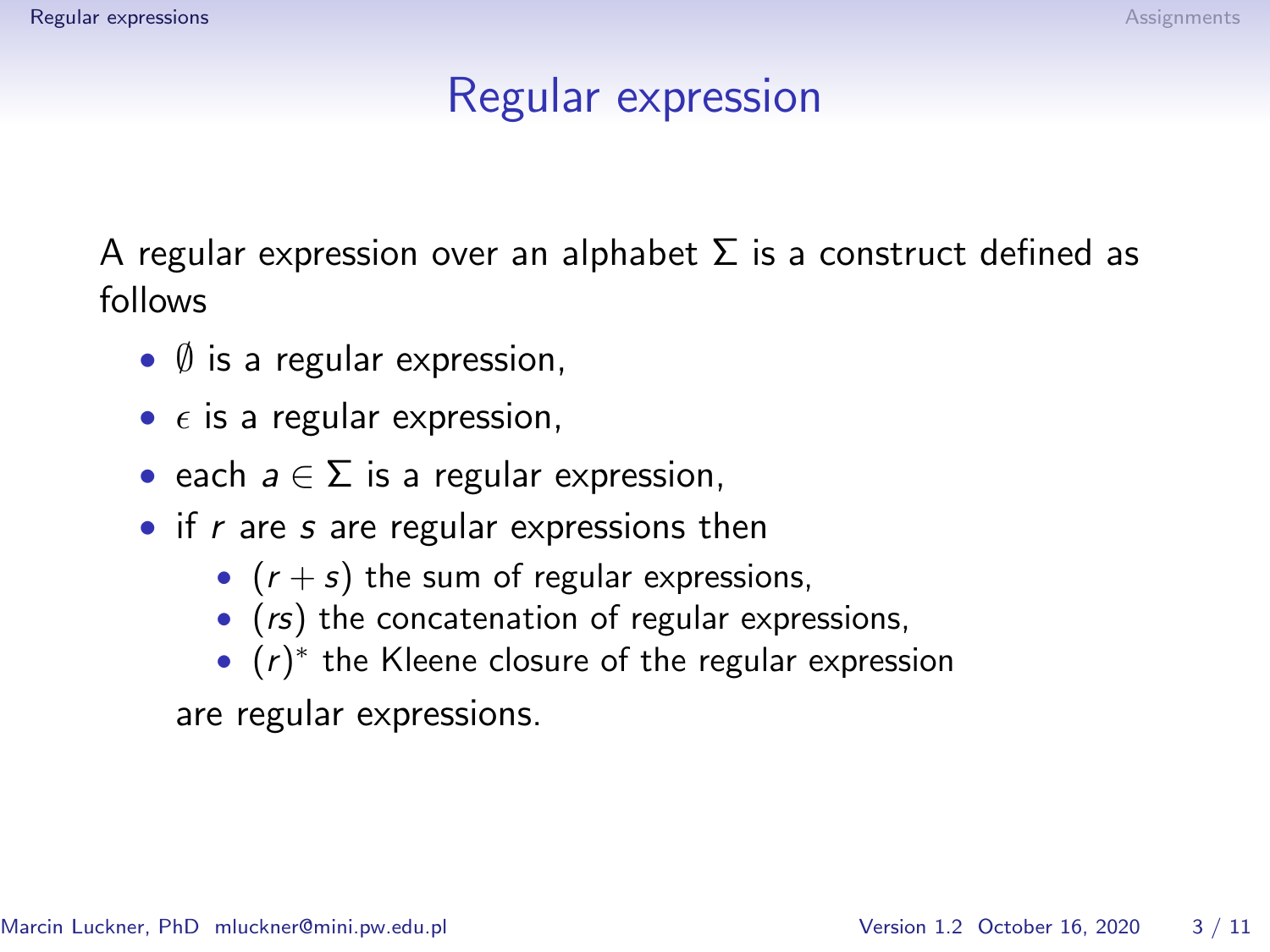### Language generated by regular expression

A regular expression over an alphabet  $\Sigma$  generate languages:

- $\emptyset$  generates the empty language  $\emptyset$
- $\epsilon$  generates the language  $\{\epsilon\}$
- each letter  $a \in \Sigma$  generates the language  $\{a\}$
- if s and  $r$  are regular expressions then
	- $(r + s)$  generates the language  $R \cup S$
	- (rs) generates the language RoS
	- $(r)^*$  generates the language  $R^*$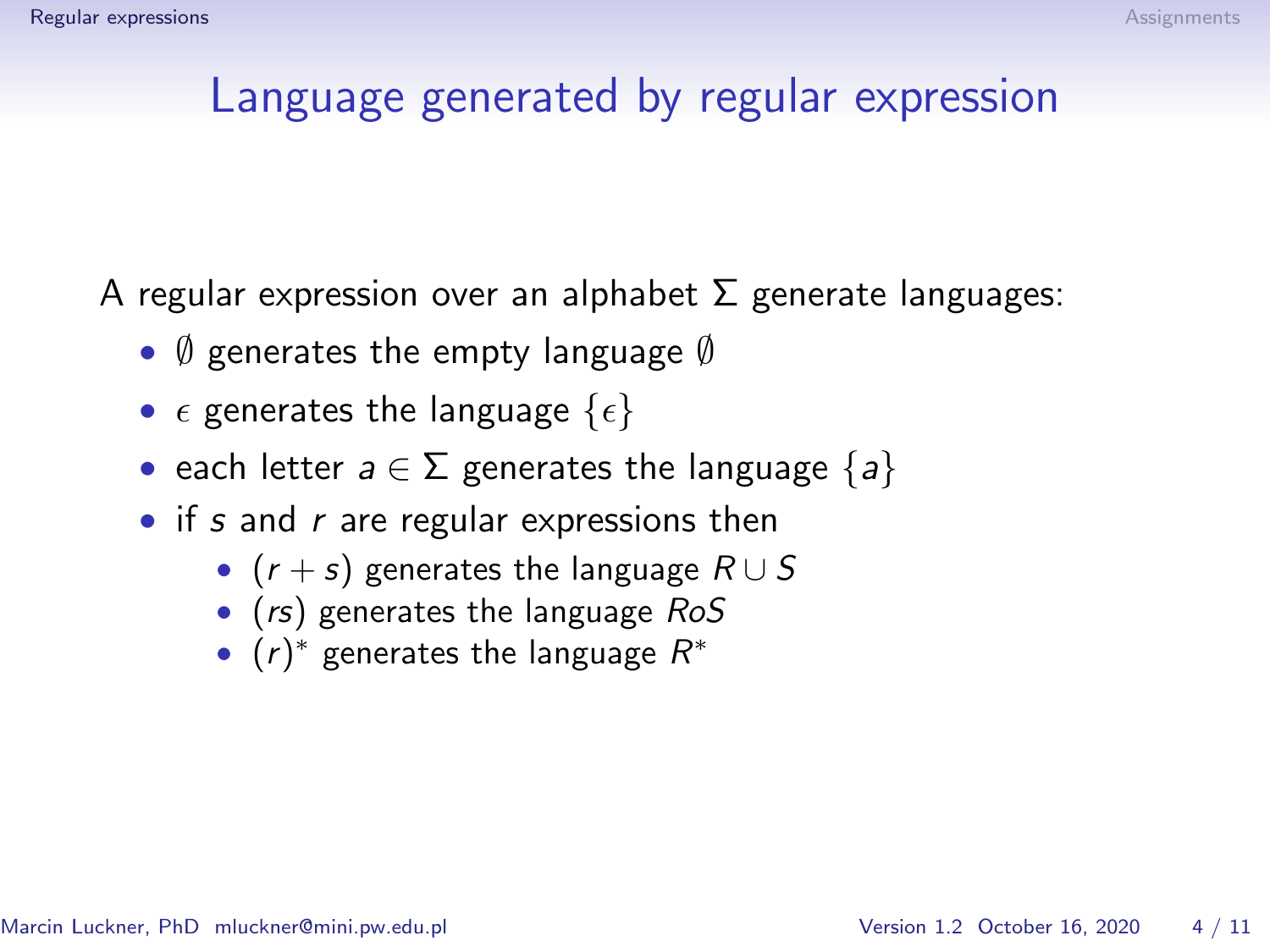# Regular languages properties

The following equalities hold

1. 
$$
\emptyset + r = r + \emptyset = r
$$
  
\n2.  $\emptyset r = r\emptyset = r$   
\n3.  $\epsilon + r = r + \epsilon$   
\n4.  $\epsilon r = r\epsilon = r$   
\n5.  $r + s = s + r$   
\n6.  $(r + s) + t = r + (s + t) = r + s + t$   
\n7.  $(rs)t = r(st) = rst$   
\n8.  $r(s + t) = rs + rt$   
\n9.  $(r + s)t = rt + st$   
\n10.  $(r^*)^* = r^*$   
\n11.  $(r^*s^*)^* = (r + s)^*$   
\n12.  $(r^* + s^*)^* = (r + s)^*$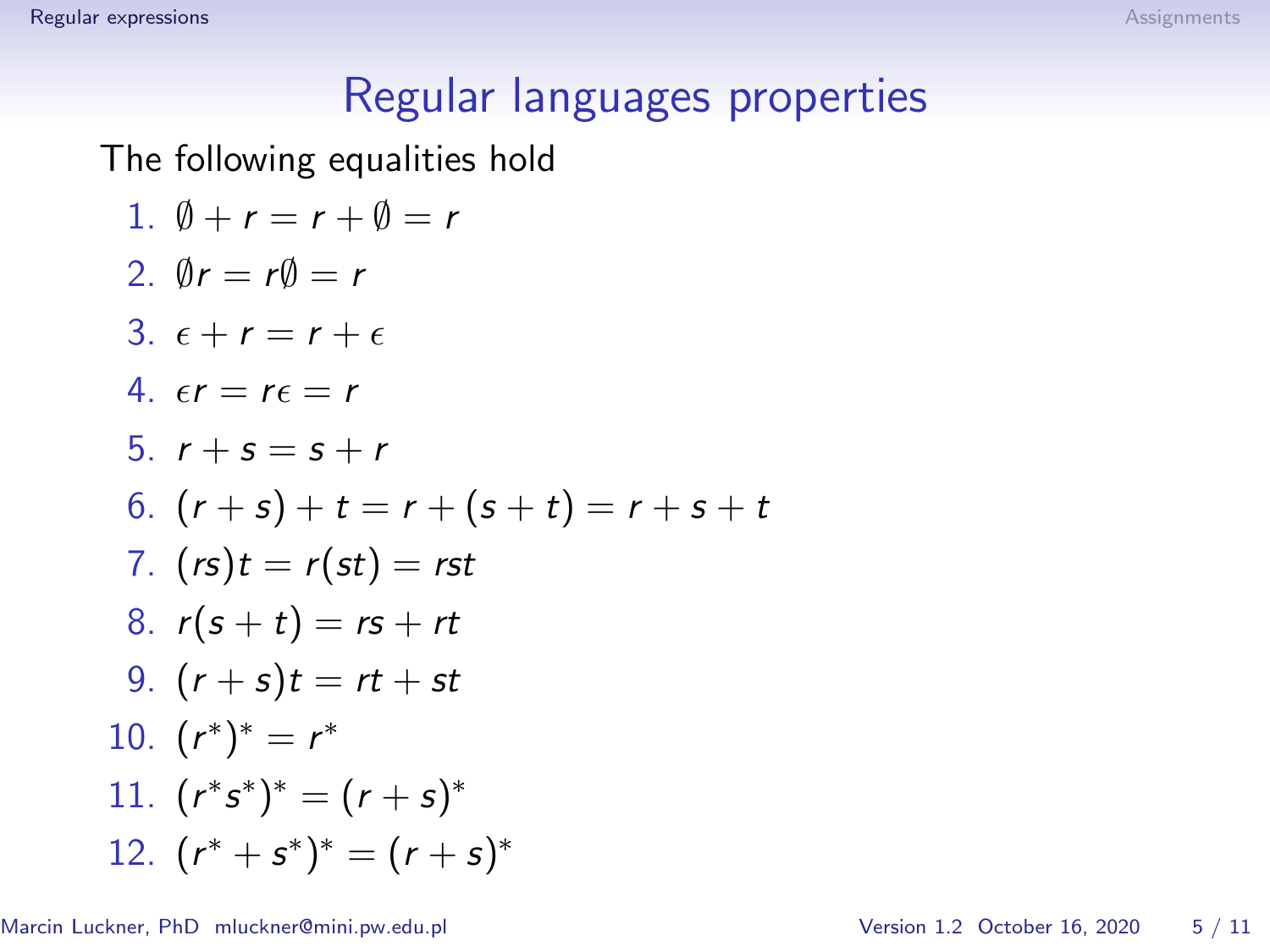#### Construction of regular expression I

Construct a regular expression that describe the following language The language L over alphabet  $\Sigma = \{a, A, \theta\}$  contains words, which are invalid passwords. A valid password has at least 3 letters and at least one position of each letter from the alphabet. A9999aaa  $\in$  L, aaa9  $\notin$  L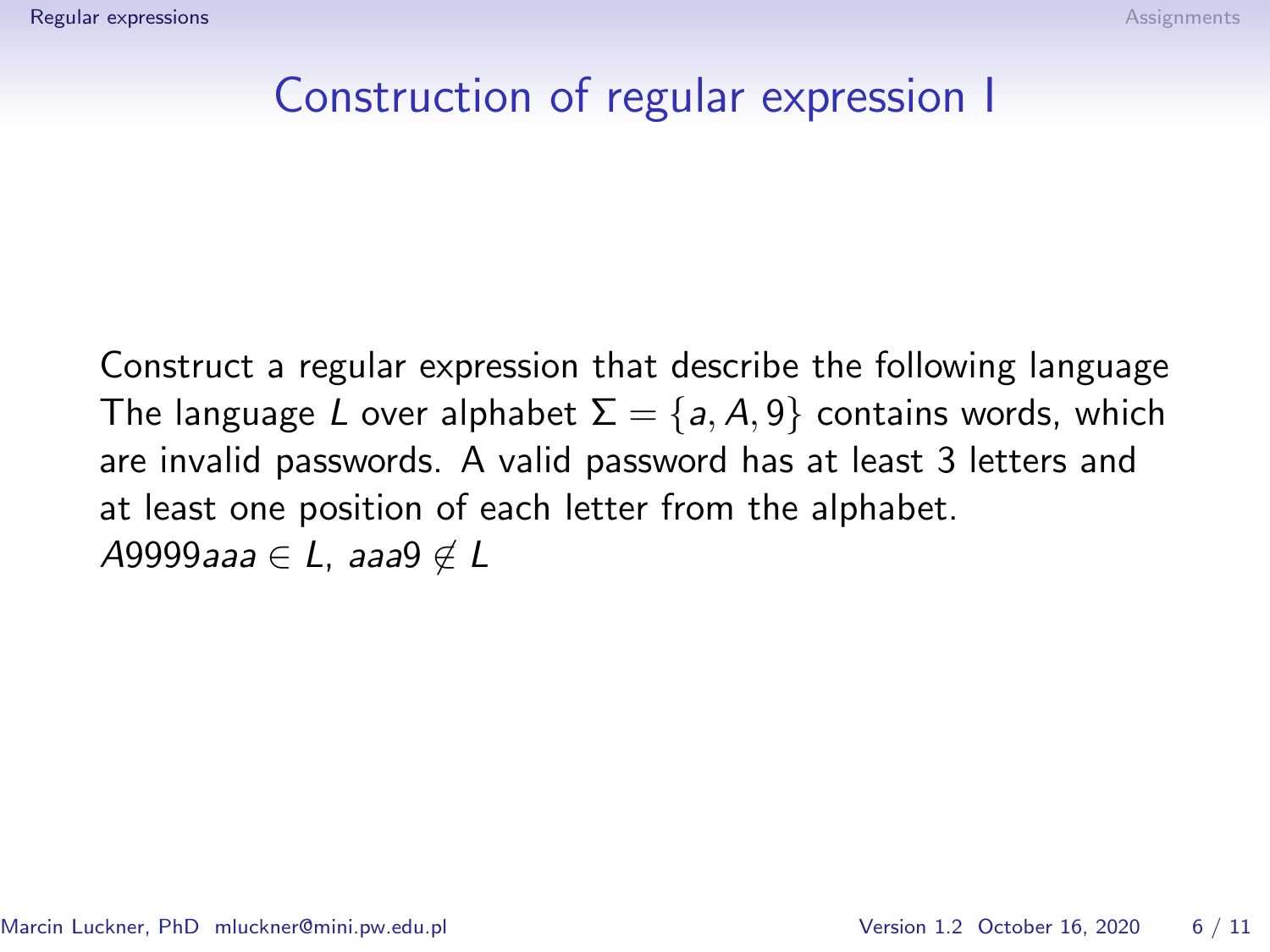#### Construction of regular expression II

• A valid password has at least 3 letters

$$
(a+A+9)(a+A+9)(a+A+9)(a+A+9)^*
$$

• A valid password has at least one position of each letter from the alphabet

$$
(a + A + 9)^* a (a + A + 9)^* A (a + A + 9)^* 9 (a + A + 9)^* +
$$
  
\n
$$
(a + A + 9)^* a (a + A + 9)^* 9 (a + A + 9)^* A (a + A + 9)^* +
$$
  
\n
$$
(a + A + 9)^* A (a + A + 9)^* a (a + A + 9)^* 9 (a + A + 9)^* +
$$
  
\n
$$
(a + A + 9)^* A (a + A + 9)^* 9 (a + A + 9)^* a (a + A + 9)^* +
$$
  
\n
$$
(a + A + 9)^* 9 (a + A + 9)^* a (a + A + 9)^* A (a + A + 9)^* +
$$
  
\n
$$
(a + A + 9)^* 9 (a + A + 9)^* A (a + A + 9)^* a (a + A + 9)^*
$$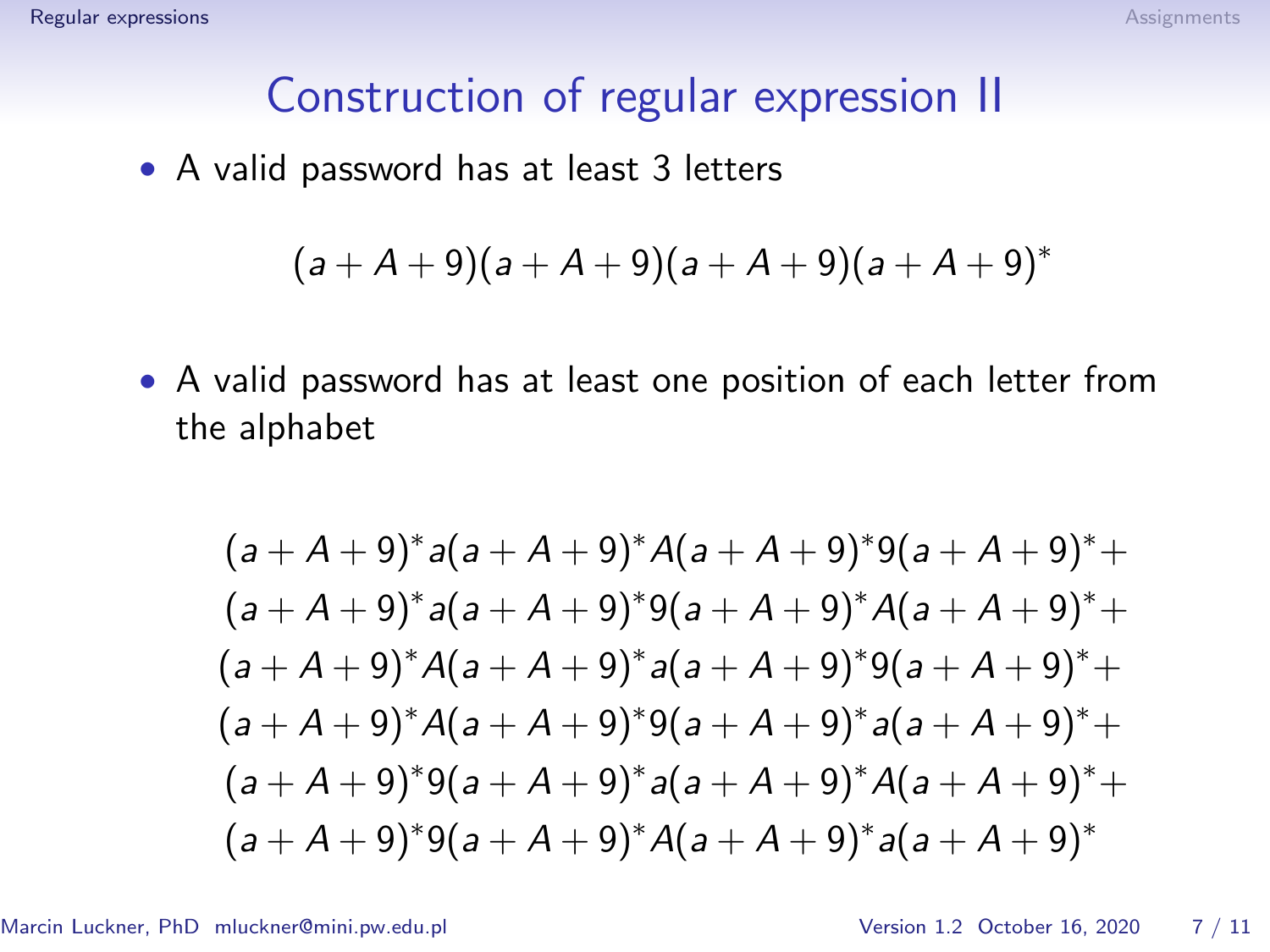### Construction of regular expression III

• An invalid password with less than 3 letters

$$
r_2=(a+A+9+\epsilon)(a+A+9+\epsilon)
$$

• An invalid password without some letters

$$
r_1 = (a + A)^* + (a + 9)^* + (9 + A)^*
$$

• A composition

$$
(a + A)^* + (a + 9)^* + (9 + A)^*
$$

because  $L(r_1) \subset L(r_2)$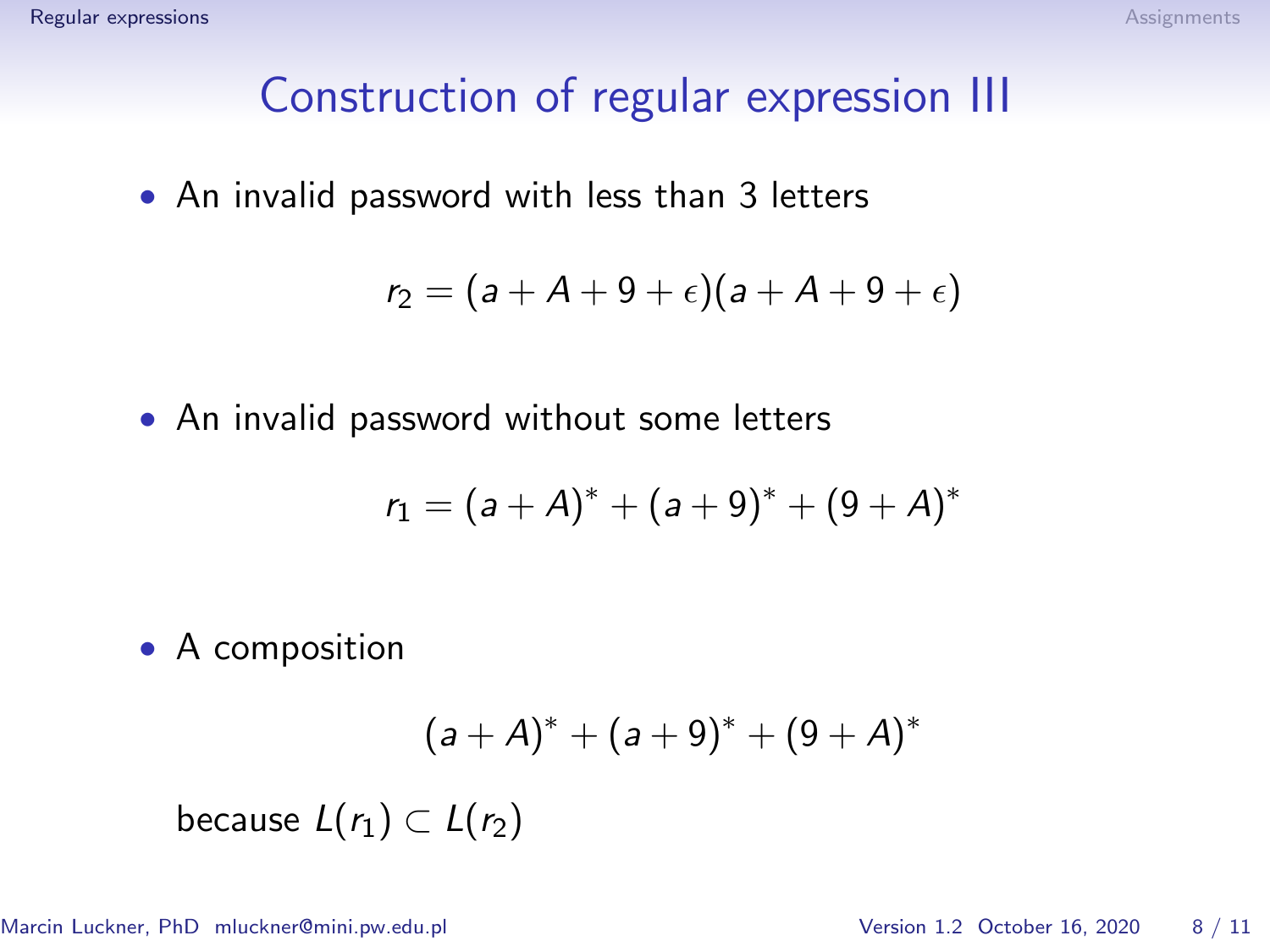#### Construction of regular expression IV

- The first condition, a password has to include all kinds of letters can be use as a condition for passwords in practice.
- The second condition should be modified because real passwords should be longer.
- However we can define invalid password for any length  $n$

$$
(a + A)^* + (a + 9)^* + (9 + A)^* +
$$
  
\n
$$
(a + A + 9 + \epsilon)(a + A + 9 + \epsilon) \dots (a + A + 9 + \epsilon)
$$
  
\n
$$
a - 1
$$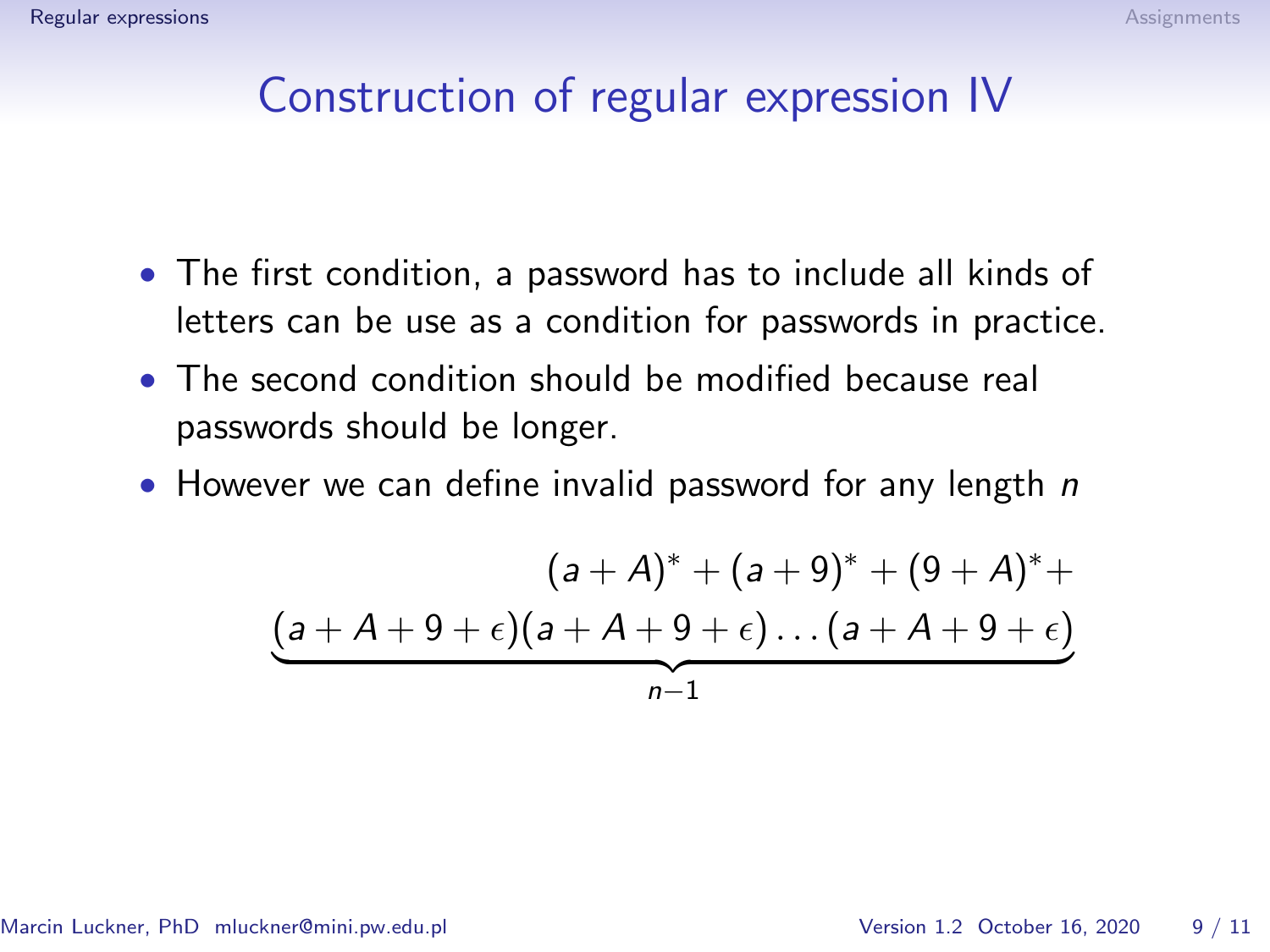## Assignments I

- <span id="page-8-0"></span>1. Construct regular expressions that generate language L and set  $\Sigma^* \setminus L$ 
	- 1.1 The language L over alphabet  $\Sigma = \{a, b\}$  without three adjacent identical letters. aabbaa  $\in L$ , aaab  $\notin L$
	- 1.2 The language L over alphabet  $\Sigma = \{0, 1\}$  contains words, which are a binary representation of odd numbers without useless zeros.

 $10100101 \in L$ , 10100100  $\notin L$